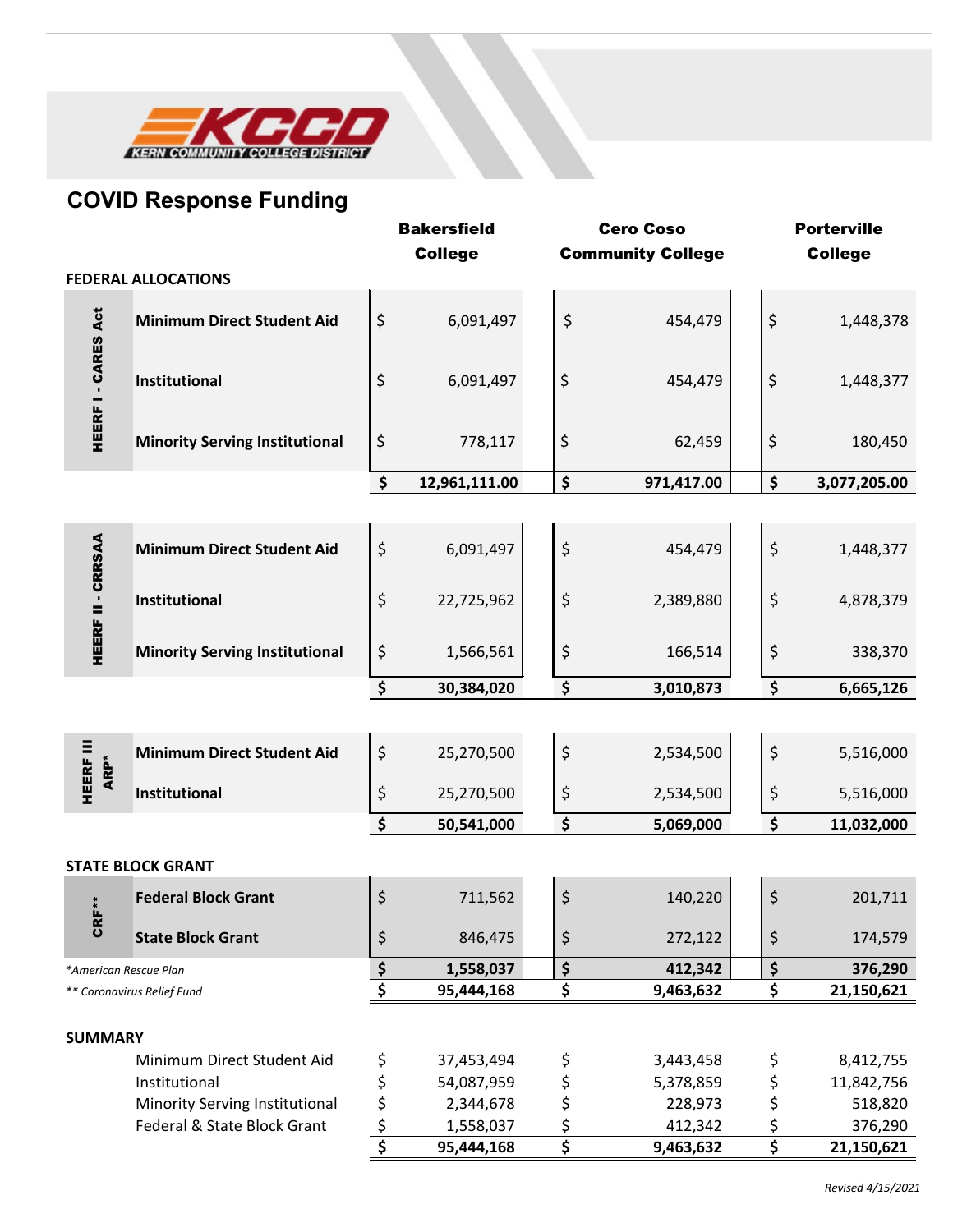

## **Higher Education Emergency Relief Funds Comparison Chart**

## **March 2021**

**Any updates to this chart made after the initial publication on March 15, 2021 will appear in red text.**

| <b>Item</b>                                                 | <b>HEERF I Funds</b><br>The Coronavirus Aid, Relief, and<br><b>Economic Security Act (CARES Act)</b>                                                                                                                                                                                                            | <b>HEERF II Funds</b><br>The Coronavirus Response and Relief<br><b>Supplemental Appropriations Act (CRRSA Act)</b>                                                                                                                                                                                                                                                                                                                                                                                                                                                                                                                                                                                                                                                                                                                                                                                                                                                               | <b>HEERF III Funds</b><br>The American Rescue Plan (ARP)                                                                                                                                                                                                                                                                                                                                                                                                                                                                                                                                                                                                                                                                                                                                                                                                                                                                                                                           |  |  |
|-------------------------------------------------------------|-----------------------------------------------------------------------------------------------------------------------------------------------------------------------------------------------------------------------------------------------------------------------------------------------------------------|----------------------------------------------------------------------------------------------------------------------------------------------------------------------------------------------------------------------------------------------------------------------------------------------------------------------------------------------------------------------------------------------------------------------------------------------------------------------------------------------------------------------------------------------------------------------------------------------------------------------------------------------------------------------------------------------------------------------------------------------------------------------------------------------------------------------------------------------------------------------------------------------------------------------------------------------------------------------------------|------------------------------------------------------------------------------------------------------------------------------------------------------------------------------------------------------------------------------------------------------------------------------------------------------------------------------------------------------------------------------------------------------------------------------------------------------------------------------------------------------------------------------------------------------------------------------------------------------------------------------------------------------------------------------------------------------------------------------------------------------------------------------------------------------------------------------------------------------------------------------------------------------------------------------------------------------------------------------------|--|--|
| <b>Total HEERF</b><br>\$14 billion<br><b>Funding Amount</b> |                                                                                                                                                                                                                                                                                                                 | \$23 billion                                                                                                                                                                                                                                                                                                                                                                                                                                                                                                                                                                                                                                                                                                                                                                                                                                                                                                                                                                     | \$40 billion                                                                                                                                                                                                                                                                                                                                                                                                                                                                                                                                                                                                                                                                                                                                                                                                                                                                                                                                                                       |  |  |
| <b>Required</b><br><b>Student</b><br><b>Spending</b>        | • 50% of an institution's allotment must<br>go to emergency financial aid grants to<br>students                                                                                                                                                                                                                 | • Requires institutions to spend the same<br>dollar amount on student grants as they<br>were required to spend under the CARES Act<br>• For-profits must use 100% of their allotment<br>on student grants                                                                                                                                                                                                                                                                                                                                                                                                                                                                                                                                                                                                                                                                                                                                                                        | • At least 50% of an institution's total<br>allotment must go to student grants<br>• For-profits must use 100% of their<br>allotment on student grants                                                                                                                                                                                                                                                                                                                                                                                                                                                                                                                                                                                                                                                                                                                                                                                                                             |  |  |
| <b>Allocation</b><br><b>Formula</b>                         | • 75% on the enrollment of full-time<br>equivalent (FTE) Pell Grant recipients<br>• 25% on enrollment of FTE non-Pell<br><b>Grant recipients</b><br>• Students who were enrolled exclusively<br>in online, distance education courses<br>prior to the COVID-19 emergency were<br>excluded from this calculation | • 37.5% on FTE enrollment of Pell Grant<br>recipients who were not enrolled exclusively<br>in distance education courses prior to the<br>qualifying emergency<br>• 37.5% on headcount enrollment of Pell<br>recipients who were not enrolled exclusively<br>in distance education courses prior to the<br>qualifying emergency<br>• 11.5% on FTE enrollment of non-Pell<br>recipients who were not enrolled exclusively<br>in distance education courses prior to the<br>qualifying emergency<br>• 11.5% on headcount enrollment of non-Pell<br>recipients who were not enrolled exclusively<br>in distance education courses prior to the<br>qualifying emergency<br>• 1% based on FTE enrollment of Pell<br>recipients who were exclusively enrolled in<br>distance education course prior to the<br>qualifying emergency<br>• 1% based on headcount of Pell recipients<br>who were exclusively enrolled in distance<br>education courses prior to the qualifying<br>emergency | • 37.5% on FTE enrollment of Pell Grant<br>recipients who were not enrolled<br>exclusively in distance education courses<br>prior to the qualifying emergency<br>• 37.5% on headcount enrollment of Pell<br>recipients who were not enrolled<br>exclusively in distance education courses<br>prior to the qualifying emergency<br>• 11.5% on FTE enrollment of non-Pell<br>recipients who were not enrolled<br>exclusively in distance education courses<br>prior to the qualifying emergency<br>• 11.5% on headcount enrollment of non-<br>Pell recipients who were not enrolled<br>exclusively in distance education courses<br>prior to the qualifying emergency;<br>• 1% based on FTE enrollment of Pell<br>recipients who were exclusively enrolled<br>in distance education course prior to the<br>qualifying emergency<br>• 1% based on headcount of Pell recipients<br>who were exclusively enrolled in distance<br>education courses prior to the qualifying<br>emergency |  |  |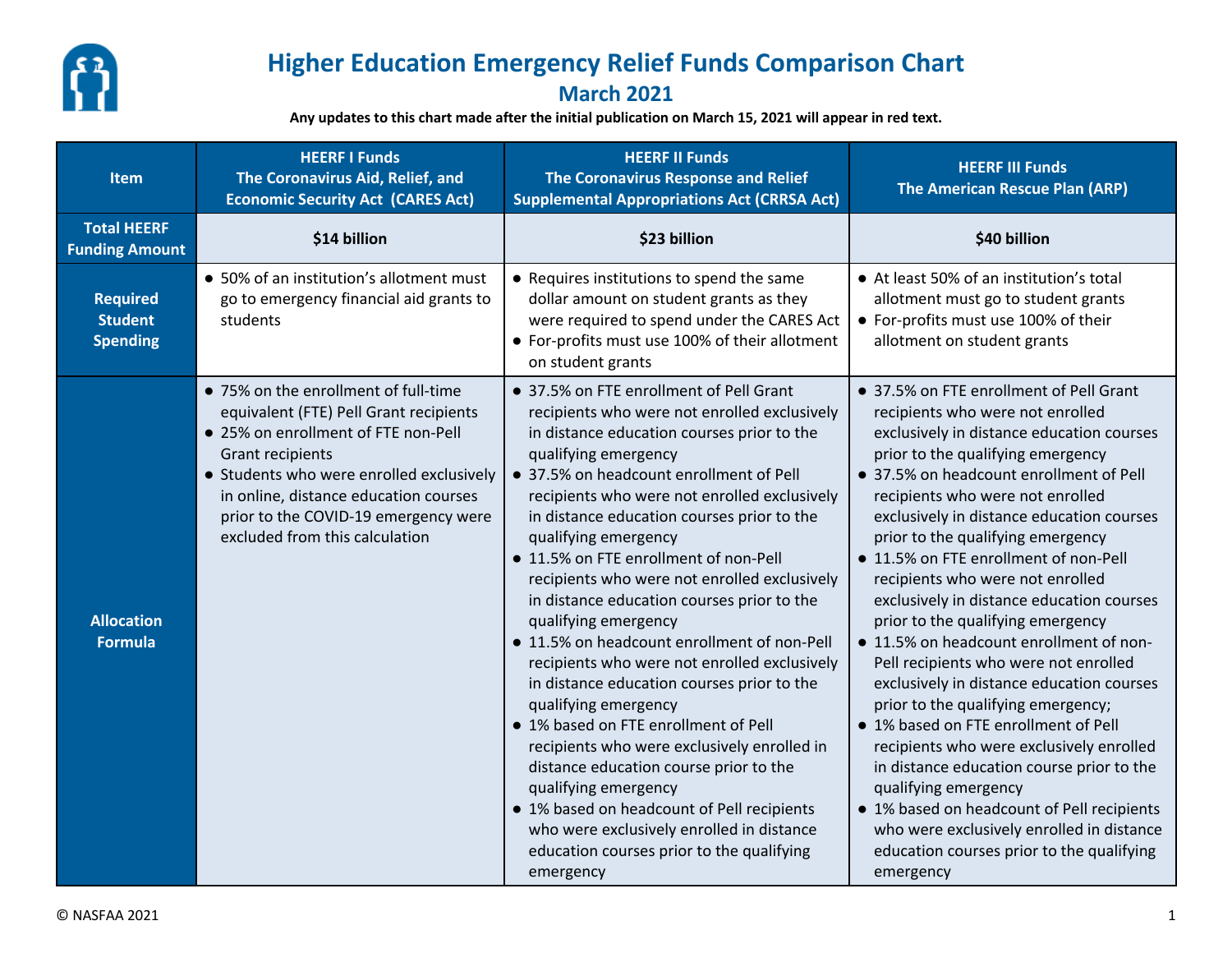| <b>Item</b>                                                     | <b>HEERF I Funds</b><br>The Coronavirus Aid, Relief, and<br><b>Economic Security Act (CARES Act)</b>                                                                                                                                                                                                               | <b>HEERF II Funds</b><br>The Coronavirus Response and Relief<br><b>Supplemental Appropriations Act (CRRSA Act)</b>                                                                                                                                                                                                                                                                                                                   | <b>HEERF III Funds</b><br><b>The American Rescue Plan (ARP)</b>                                                                                                                                                                                                                                                      |  |  |
|-----------------------------------------------------------------|--------------------------------------------------------------------------------------------------------------------------------------------------------------------------------------------------------------------------------------------------------------------------------------------------------------------|--------------------------------------------------------------------------------------------------------------------------------------------------------------------------------------------------------------------------------------------------------------------------------------------------------------------------------------------------------------------------------------------------------------------------------------|----------------------------------------------------------------------------------------------------------------------------------------------------------------------------------------------------------------------------------------------------------------------------------------------------------------------|--|--|
| <b>Funding</b><br><b>Breakdown</b>                              | • \$1 billion to minority-serving<br>institutions<br>• \$350 million to help colleges most<br>affected by the crisis                                                                                                                                                                                               | • \$1.7 billion to minority-serving institutions<br>• \$113.5 million for institutions with the<br>greatest unmet need related to the<br>pandemic through FIPSE<br>• \$681 million for for-profit institutions (funds<br>must only be used on student grants - for-<br>profit institutions were not eligible for (a)(1)<br>pot of funds)                                                                                             | • \$36 billion for public and private non-<br>profits<br>• \$3 billion for MSI<br>• \$198 million unmet need<br>• \$396 million for for-profit institutions<br>(funds must only be used on student<br>grants)                                                                                                        |  |  |
| <b>Requirement to</b><br><b>Prioritize Need</b>                 | • Not required by law, but ED guidance<br>encouraged institutions to prioritize<br>students with the greatest need                                                                                                                                                                                                 | $\bullet$ Yes                                                                                                                                                                                                                                                                                                                                                                                                                        | • Yes                                                                                                                                                                                                                                                                                                                |  |  |
| <b>Student Portion</b><br><b>Allowable Uses</b>                 | • Funds must go directly to students in<br>the form of emergency financial aid<br>grants for expenses related to the<br>disruption of campus operations due to<br>coronavirus<br>• Can be used for eligible COA expenses<br>such as food, housing, course<br>materials, technology, health care, and<br>child care | • Any component of student's cost of<br>attendance<br>• Emergency costs that arise due to<br>coronavirus, such as: tuition; food; housing;<br>health care (including mental); child care                                                                                                                                                                                                                                             | • Any component of student's cost of<br>attendance<br>• Emergency costs that arise due to<br>coronavirus, such as: tuition; food;<br>housing; health care (including mental);<br>child care                                                                                                                          |  |  |
| <b>Institutional</b><br><b>Portion</b><br><b>Allowable Uses</b> | • Defray expenses due to significant<br>changes to the delivery of instruction<br>due to the coronavirus<br>• Make additional financial aid grants to<br>students                                                                                                                                                  | • Defray expenses associated with coronavirus<br>including:<br>o Lost revenue<br>O Reimbursement for expenses already<br>incurred<br>o Technology costs associated with a<br>transition to distance Education<br>O Faculty and staff trainings<br>o Payroll<br>• Carry out student support activities<br>authorized by the HEA that address needs<br>related to coronavirus<br>• Make additional financial aid grants to<br>students | • Defray expenses associated with<br>coronavirus including:<br>o Lost revenue<br>O Reimbursement for expenses already<br>incurred<br>o Technology costs associated with a<br>transition to distance education<br>O Faculty and staff trainings<br>o Payroll<br>• Make additional financial aid grants to<br>students |  |  |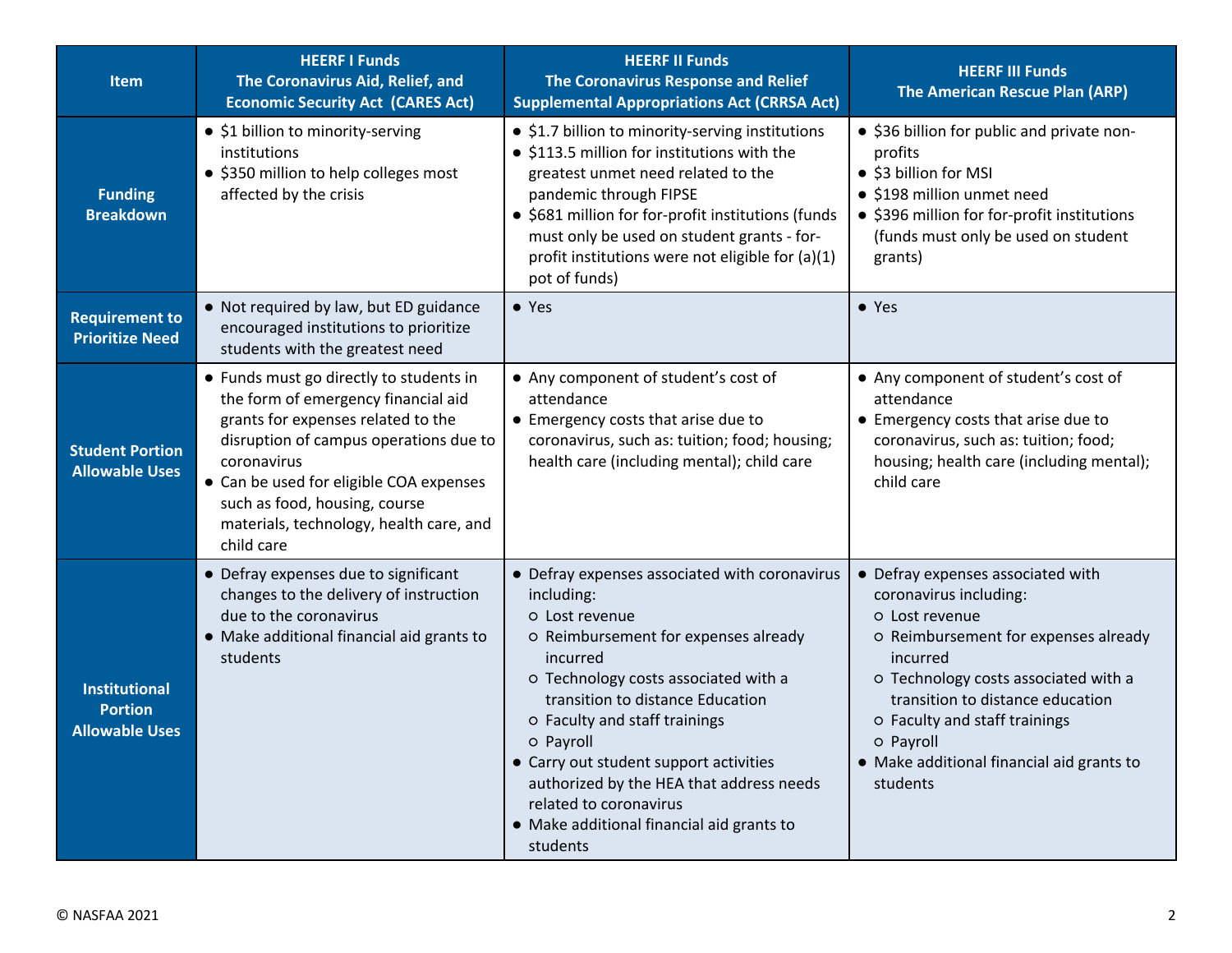| <b>Item</b>                                                                    | <b>HEERF I Funds</b><br>The Coronavirus Aid, Relief, and<br><b>Economic Security Act (CARES Act)</b>                                                                                                                                                                                                                                                                                                                                                                                                                                      | <b>HEERF II Funds</b><br>The Coronavirus Response and Relief<br><b>Supplemental Appropriations Act (CRRSA Act)</b>                                                                                                                                                                                                                                                                                              | <b>HEERF III Funds</b><br>The American Rescue Plan (ARP)                                                                                                                                                                                                                                                                                                                                                                                    |
|--------------------------------------------------------------------------------|-------------------------------------------------------------------------------------------------------------------------------------------------------------------------------------------------------------------------------------------------------------------------------------------------------------------------------------------------------------------------------------------------------------------------------------------------------------------------------------------------------------------------------------------|-----------------------------------------------------------------------------------------------------------------------------------------------------------------------------------------------------------------------------------------------------------------------------------------------------------------------------------------------------------------------------------------------------------------|---------------------------------------------------------------------------------------------------------------------------------------------------------------------------------------------------------------------------------------------------------------------------------------------------------------------------------------------------------------------------------------------------------------------------------------------|
| <b>Institutional</b><br><b>Portion</b><br><b>Allowable Uses</b><br>(continued) |                                                                                                                                                                                                                                                                                                                                                                                                                                                                                                                                           |                                                                                                                                                                                                                                                                                                                                                                                                                 | • Institutions must use a portion of their<br>allocation for:<br>o Implementing evidence-based practices<br>to monitor and suppress coronavirus in<br>accordance with public health<br>guidelines; and<br>o Conduct direct outreach to financial aid<br>applicants about the opportunity to<br>receive a financial aid adjustment due<br>to the recent unemployment of a<br>family member or independent<br>student, or other circumstances |
| <b>Student</b><br><b>Eligibility</b>                                           | • No student eligibility requirements in<br>the law, but ED guidance was that<br>students must meet Title IV eligibility<br>requirements in order to receive HEERF<br>emergency grants<br>• DACA students, undocumented<br>students and international students<br>prohibited by ED guidance<br>• Non-degree seeking, non-credit, dual<br>enrollment, and continuing education<br>students eligible per ED guidance<br>• Online students who were enrolled<br>exclusively in online programs on<br>March 13th are not eligible per the law | . No student eligibility requirements in the<br>law<br>. Non-degree seeking, non-credit, dual<br>enrollment, and continuing education<br>students eligible per ED guidance<br>• Students exclusively enrolled in distance<br>education may receive these funds<br>• ED has not issued written guidance to clarify<br>whether or not undocumented, DACA, or<br>international students may receive these<br>funds | • No student eligibility requirements in the<br>law<br>• Students exclusively enrolled in distance<br>education may receive these funds<br>• ED has not issued written guidance to<br>clarify whether or not undocumented,<br>DACA, or international students may<br>receive these funds                                                                                                                                                    |
| Misc.                                                                          | • Institutions subject to the endowment<br>excise tax had their allocations reduced<br>by 50% and were barred from using<br>their funds to defray their financial<br>losses from the pandemic                                                                                                                                                                                                                                                                                                                                             | • Institutions subject to the endowment<br>excise tax had their allocations reduced by<br>50% and are required to spend those funds<br>only on student emergency grants, or for<br>sanitation, personal protective equipment<br>(PPE), or other expenses associated with the<br>general health and safety of the campus<br>environment                                                                          | • Institutions subject to the endowment<br>excise tax would not be subject to<br>restrictions on amount of allocations or<br>uses of funds applicable to previous<br><b>HEERF</b>                                                                                                                                                                                                                                                           |